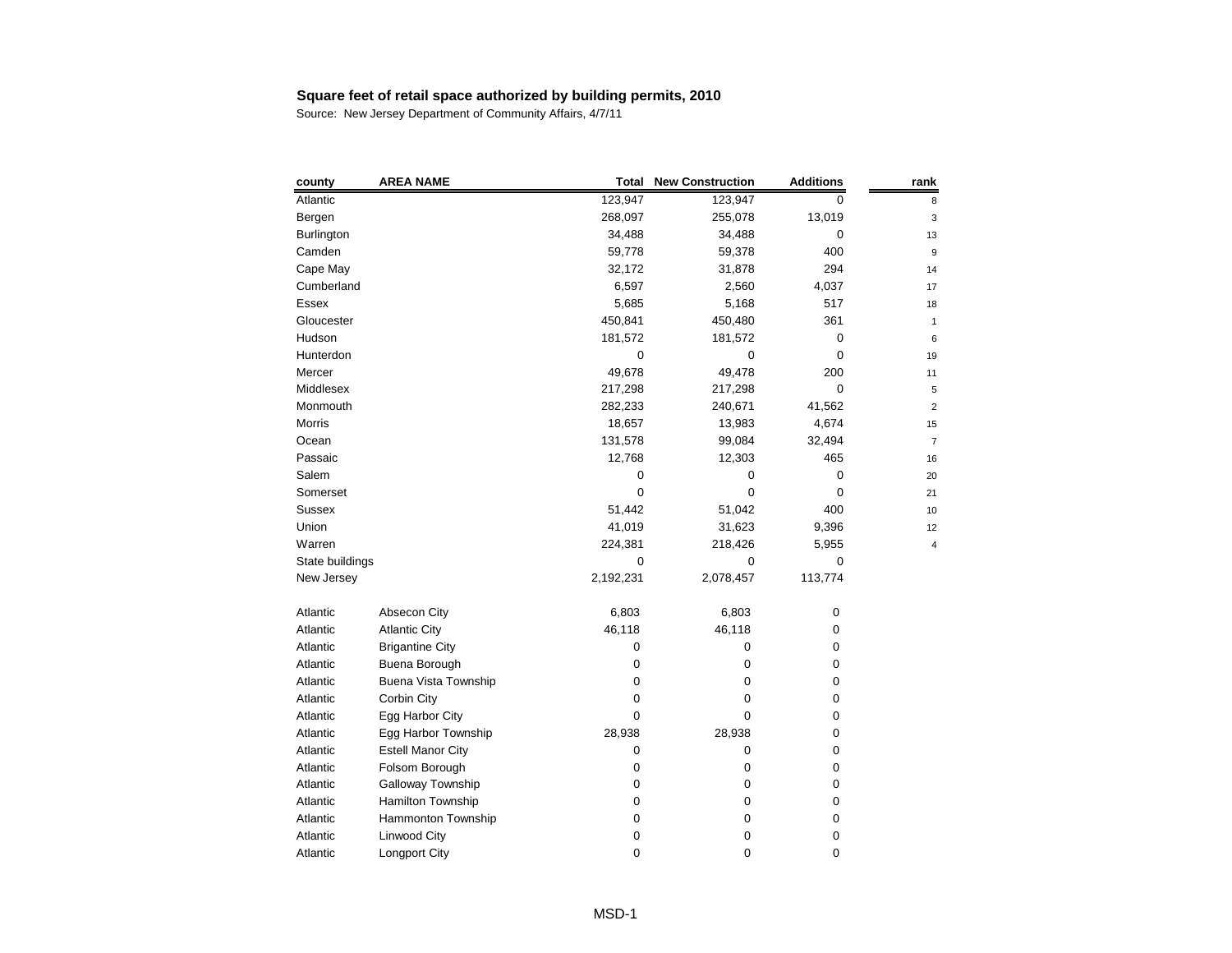| county   | <b>AREA NAME</b>          | <b>Total</b> | <b>New Construction</b> | <b>Additions</b> | rank |
|----------|---------------------------|--------------|-------------------------|------------------|------|
| Atlantic | Margate City              | 950          | 950                     | 0                |      |
| Atlantic | <b>Mullica City</b>       | 0            | 0                       | 0                |      |
| Atlantic | Northfield City           | 1,600        | 1,600                   | 0                |      |
| Atlantic | Pleasantville City        | 39,538       | 39,538                  | 0                |      |
| Atlantic | Port Republic City        | 0            | 0                       | 0                |      |
| Atlantic | Somers Point City         | 0            | 0                       | 0                |      |
| Atlantic | <b>Ventnor City</b>       | 0            | 0                       | 0                |      |
| Atlantic | Weymouth Township         | 0            | 0                       | 0                |      |
| Bergen   | Allendale Borough         | 0            | 0                       | 0                |      |
| Bergen   | Alpine Borough            | 0            | 0                       | 0                |      |
| Bergen   | Bergenfield Borough       | 0            | 0                       | 0                |      |
| Bergen   | Bogota Borough            | 0            | 0                       | 0                |      |
| Bergen   | Carlstadt Borough         | 0            | 0                       | 0                |      |
| Bergen   | Cliffside Park Borough    | 0            | 0                       | 0                |      |
| Bergen   | Closter Borough           | 512          | 512                     | 0                |      |
| Bergen   | Cresskill Borough         | 0            | 0                       | 0                |      |
| Bergen   | Demarest Borough          | 0            | 0                       | 0                |      |
| Bergen   | Dumont Borough            | 0            | 0                       | 0                |      |
| Bergen   | Elmwood Park Borough      | 2,474        | 2,474                   | 0                |      |
| Bergen   | East Rutherford Borough   | 0            | 0                       | 0                |      |
| Bergen   | Edgewater Borough         | 0            | 0                       | 0                |      |
| Bergen   | Emerson Borough           | 0            | 0                       | 0                |      |
| Bergen   | <b>Englewood City</b>     | 512          | 0                       | 512              |      |
| Bergen   | Englewood Cliffs Borough  | 0            | 0                       | 0                |      |
| Bergen   | Fair Lawn Borough         | 0            | 0                       | 0                |      |
| Bergen   | Fairview Borough          | 0            | 0                       | 0                |      |
| Bergen   | Fort Lee Borough          | 19,915       | 18,487                  | 1,428            |      |
| Bergen   | Franklin Lakes Borough    | 1,371        | 1,371                   | 0                |      |
| Bergen   | <b>Garfield City</b>      | 10,850       | 10,850                  | 0                |      |
| Bergen   | Glen Rock Borough         | 0            | 0                       | 0                |      |
| Bergen   | Hackensack City           | 0            | 0                       | 0                |      |
| Bergen   | Harrington Park Borough   | 0            | 0                       | 0                |      |
| Bergen   | Hasbrouck Heights Borough | 0            | 0                       | 0                |      |
| Bergen   | Haworth Borough           | 0            | 0                       | 0                |      |
| Bergen   | Hillsdale Borough         | 0            | 0                       | 0                |      |
| Bergen   | Ho-Ho-Kus Borough         | 0            | 0                       | 0                |      |
| Bergen   | Leonia Borough            | 0            | 0                       | 0                |      |
| Bergen   | Little Ferry Borough      | 0            | 0                       | 0                |      |
| Bergen   | Lodi Borough              | 0            | 0                       | 0                |      |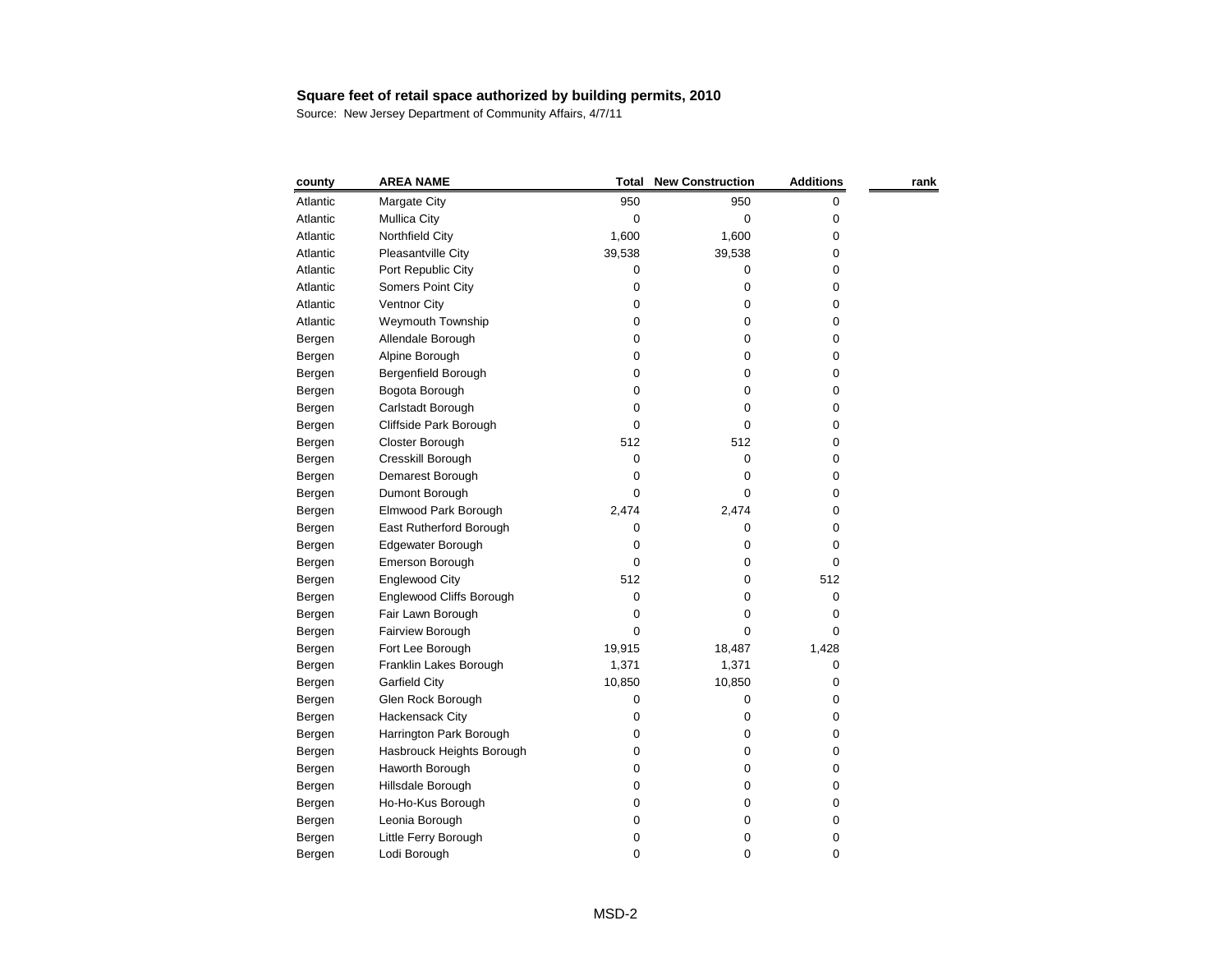| county | <b>AREA NAME</b>           | Total     | <b>New Construction</b> | <b>Additions</b> | rank |
|--------|----------------------------|-----------|-------------------------|------------------|------|
| Bergen | Lyndhurst Township         | $\pmb{0}$ | 0                       | 0                |      |
| Bergen | Mahwah Township            | 4,282     | 4,282                   | 0                |      |
| Bergen | Maywood Borough            | 0         | 0                       | 0                |      |
| Bergen | Midland Park Borough       | 0         | 0                       | 0                |      |
| Bergen | Montvale Borough           | 0         | 0                       | 0                |      |
| Bergen | Moonachie Borough          | 0         | 0                       | 0                |      |
| Bergen | New Milford Borough        | 0         | 0                       | 0                |      |
| Bergen | North Arlington Borough    | 0         | 0                       | 0                |      |
| Bergen | Northvale Borough          | 0         | 0                       | 0                |      |
| Bergen | Norwood Borough            | 0         | 0                       | 0                |      |
| Bergen | Oakland Borough            | 0         | 0                       | 0                |      |
| Bergen | Old Tappan Borough         | 0         | 0                       | 0                |      |
| Bergen | Oradell Borough            | 0         | 0                       | 0                |      |
| Bergen | Palisades Park Borough     | 0         | 0                       | 0                |      |
| Bergen | Paramus Borough            | 166,350   | 166,350                 | 0                |      |
| Bergen | Park Ridge Borough         | 0         | 0                       | 0                |      |
| Bergen | Ramsey Borough             | 10,382    | 0                       | 10,382           |      |
| Bergen | Ridgefield Borough         | 0         | 0                       | 0                |      |
| Bergen | Ridgefield Park Village    | 0         | 0                       | 0                |      |
| Bergen | Ridgewood Village          | 0         | 0                       | 0                |      |
| Bergen | River Edge Borough         | 0         | 0                       | 0                |      |
| Bergen | <b>River Vale Township</b> | 3,030     | 3,030                   | 0                |      |
| Bergen | Rochelle Park Township     | 0         | 0                       | 0                |      |
| Bergen | Rockleigh Borough          | 0         | 0                       | 0                |      |
| Bergen | Rutherford Borough         | 0         | 0                       | 0                |      |
| Bergen | Saddle Brook Township      | 0         | 0                       | 0                |      |
| Bergen | Saddle River Borough       | 0         | 0                       | 0                |      |
| Bergen | South Hackensack Twp       | 0         | O                       | 0                |      |
| Bergen | <b>Teaneck Township</b>    | 0         | 0                       | 0                |      |
| Bergen | <b>Tenafly Borough</b>     | 2,541     | 2,541                   | 0                |      |
| Bergen | Teterboro Borough          | 0         | 0                       | 0                |      |
| Bergen | Upper Saddle River Borough | 4,879     | 4,879                   | 0                |      |
| Bergen | <b>Waldwick Borough</b>    | 0         | 0                       | 0                |      |
| Bergen | <b>Wallington Borough</b>  | 0         | 0                       | 0                |      |
| Bergen | Washington Township        | 0         | Ω                       | 0                |      |
| Bergen | Westwood Borough           | 697       | Ω                       | 697              |      |
| Bergen | Woodcliff Lake Borough     | 0         | 0                       | 0                |      |
| Bergen | Wood-Ridge Borough         | 0         | 0                       | 0                |      |
| Bergen | Wyckoff Township           | 40,302    | 40,302                  | 0                |      |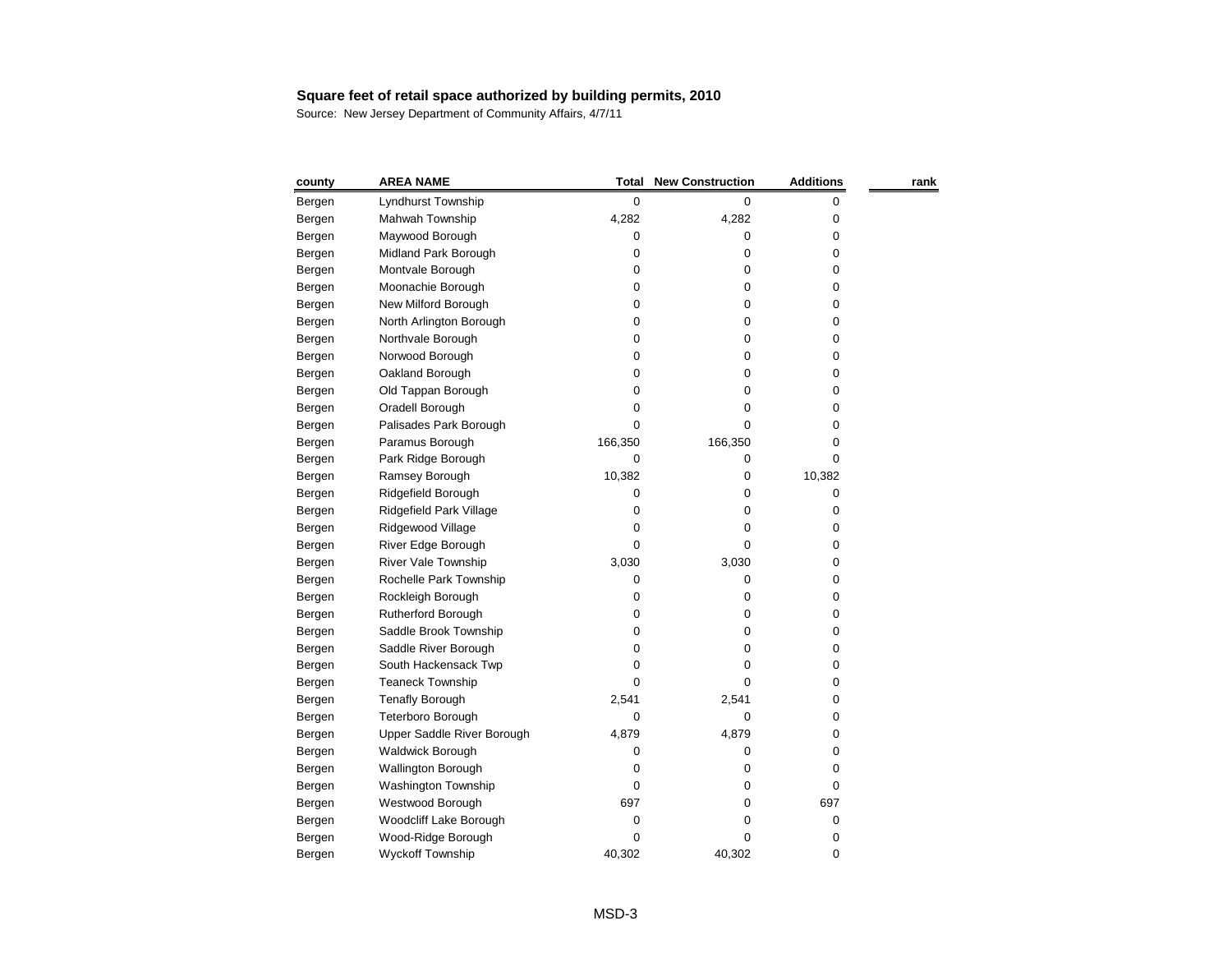| county            | <b>AREA NAME</b>               | Total     | <b>New Construction</b> | <b>Additions</b> | rank |
|-------------------|--------------------------------|-----------|-------------------------|------------------|------|
| Burlington        | <b>Bass River Township</b>     | $\pmb{0}$ | 0                       | 0                |      |
| <b>Burlington</b> | <b>Beverly City</b>            | 0         | 0                       | 0                |      |
| <b>Burlington</b> | <b>Bordentown City</b>         |           |                         | 0                |      |
| <b>Burlington</b> | Bordentown Township            | 0         | 0                       | 0                |      |
| <b>Burlington</b> | <b>Burlington City</b>         | 0         | 0                       | 0                |      |
| Burlington        | <b>Burlington Township</b>     | 0         | 0                       | 0                |      |
| Burlington        | <b>Chesterfield Township</b>   | 0         | 0                       | 0                |      |
| <b>Burlington</b> | Cinnaminson Township           | 0         | 0                       | 0                |      |
| <b>Burlington</b> | Delanco Township               | 0         | 0                       | 0                |      |
| <b>Burlington</b> | Delran Township                | 8,825     | 8,825                   | 0                |      |
| Burlington        | Eastampton Township            | 0         | 0                       | 0                |      |
| Burlington        | <b>Edgewater Park Township</b> | 0         | 0                       | 0                |      |
| <b>Burlington</b> | Evesham Township               | 0         | 0                       | 0                |      |
| <b>Burlington</b> | Fieldsboro Borough             | 0         | 0                       | 0                |      |
| Burlington        | Florence Township              | 0         | O                       | 0                |      |
| <b>Burlington</b> | Hainesport Township            | 0         | 0                       | 0                |      |
| Burlington        | Lumberton Township             | 6,816     | 6,816                   | 0                |      |
| Burlington        | Mansfield Township             | 11,988    | 11,988                  | 0                |      |
| Burlington        | Maple Shade Borough            | 0         | 0                       | 0                |      |
| <b>Burlington</b> | <b>Medford Township</b>        | 0         | 0                       | 0                |      |
| Burlington        | Medford Lakes Borough          | 0         | 0                       | 0                |      |
| <b>Burlington</b> | Moorestown Township            | 0         | 0                       | 0                |      |
| Burlington        | Mount Holly Township           | 0         | 0                       | 0                |      |
| Burlington        | Mount Laurel Township          | 0         | 0                       | 0                |      |
| Burlington        | New Hanover Township           | 0         | 0                       | 0                |      |
| Burlington        | North Hanover Township         | 0         | 0                       | 0                |      |
| <b>Burlington</b> | Palmyra Borough                | 0         | 0                       | 0                |      |
| Burlington        | Pemberton Borough              | 0         | 0                       | 0                |      |
| <b>Burlington</b> | Pemberton Township             | 0         | 0                       | 0                |      |
| <b>Burlington</b> | <b>Riverside Township</b>      | 0         | 0                       | 0                |      |
| <b>Burlington</b> | <b>Riverton Borough</b>        | 0         | 0                       | 0                |      |
| Burlington        | Shamong Township               | 0         | 0                       | 0                |      |
| Burlington        | Southampton Township           | 4,918     | 4,918                   | 0                |      |
| <b>Burlington</b> | Springfield Township           | 0         | 0                       | 0                |      |
| <b>Burlington</b> | <b>Tabernacle Township</b>     | 0         | O                       | 0                |      |
| Burlington        | Washington Township            | 0         | 0                       | 0                |      |
| Burlington        | <b>Westampton Township</b>     | 1,940     | 1,940                   | 0                |      |
| Burlington        | Willingboro Township           | 0         | 0                       | 0                |      |
| Burlington        | Woodland Township              | 0         | 0                       | 0                |      |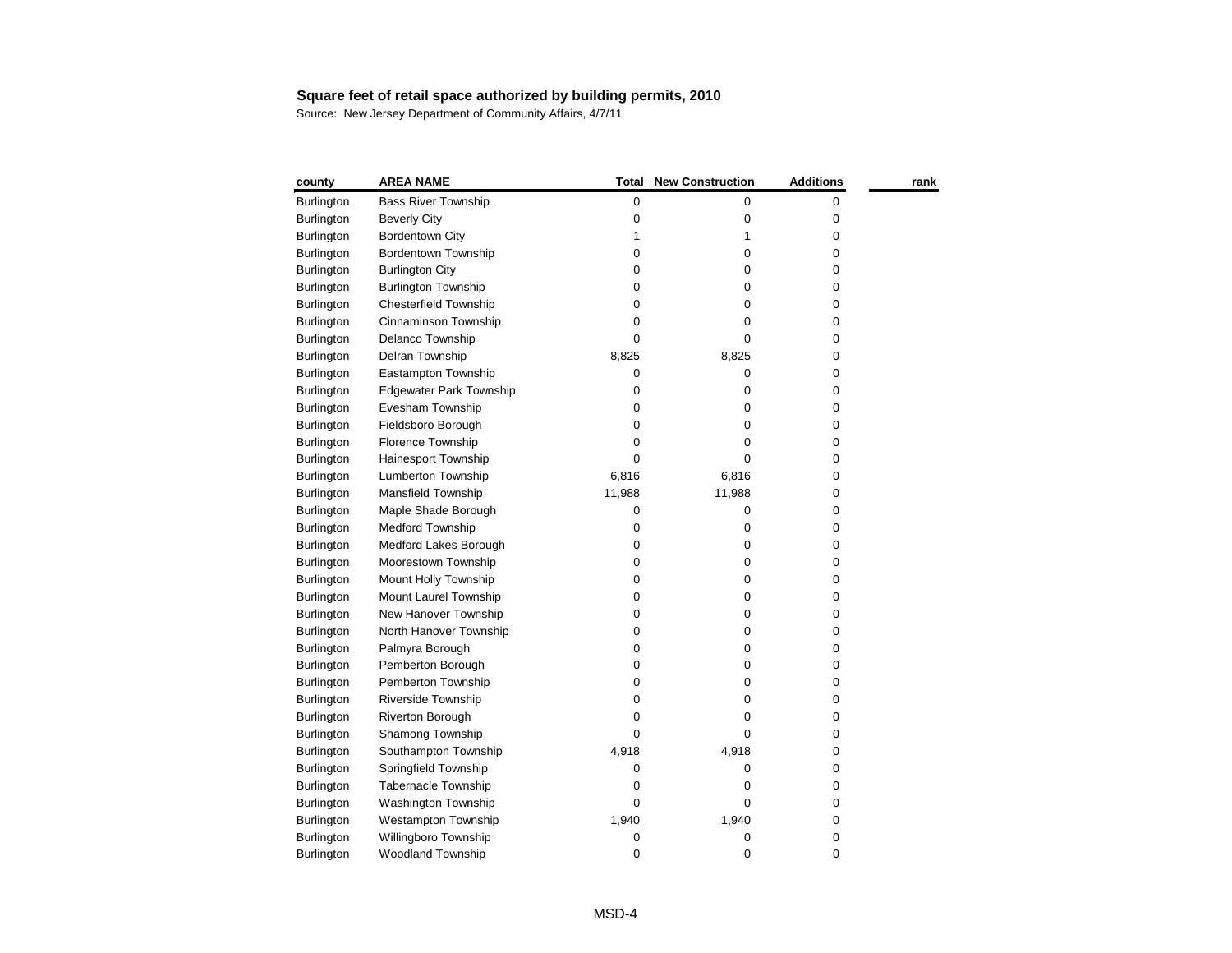| county     | <b>AREA NAME</b>            | <b>Total</b> | <b>New Construction</b> | <b>Additions</b> | rank |
|------------|-----------------------------|--------------|-------------------------|------------------|------|
| Burlington | Wrightstown Borough         | 0            | 0                       | 0                |      |
| Camden     | Audubon Borough             | 0            | 0                       | 0                |      |
| Camden     | Audubon Park Borough        | 0            | 0                       | 0                |      |
| Camden     | Barrington Borough          | 0            | 0                       | 0                |      |
| Camden     | Bellmawr Borough            | 0            | O                       | 0                |      |
| Camden     | Berlin Borough              | 4,485        | 4,085                   | 400              |      |
| Camden     | Berlin Township             | 0            | 0                       | 0                |      |
| Camden     | Brooklawn Borough           | 0            | 0                       | 0                |      |
| Camden     | Camden City                 | 0            | 0                       | 0                |      |
| Camden     | <b>Cherry Hill Township</b> | 17,567       | 17,567                  | 0                |      |
| Camden     | <b>Chesilhurst Borough</b>  | 0            | 0                       | 0                |      |
| Camden     | Clementon Borough           | 0            | 0                       | 0                |      |
| Camden     | Collingswood Borough        | 0            | 0                       | 0                |      |
| Camden     | Gibbsboro Borough           | 0            | 0                       | 0                |      |
| Camden     | <b>Gloucester City</b>      | 0            | 0                       | 0                |      |
| Camden     | <b>Gloucester Township</b>  | 16,320       | 16,320                  | 0                |      |
| Camden     | Haddon Township             | 0            | 0                       | 0                |      |
| Camden     | Haddonfield Borough         | 0            | 0                       | 0                |      |
| Camden     | Haddon Heights Borough      | 0            | 0                       | 0                |      |
| Camden     | Hi-nella Borough            | 0            | 0                       | 0                |      |
| Camden     | Laurel Springs Borough      | 0            | 0                       | 0                |      |
| Camden     | Lawnside Borough            | 0            | 0                       | 0                |      |
| Camden     | Lindenwold Borough          | 14,355       | 14,355                  | 0                |      |
| Camden     | Magnolia Borough            | 2,282        | 2,282                   | 0                |      |
| Camden     | Merchantville Borough       | 0            | 0                       | 0                |      |
| Camden     | Mount Ephraim Borough       | 0            | 0                       | 0                |      |
| Camden     | Oaklyn Borough              | 0            | 0                       | 0                |      |
| Camden     | Pennsauken Township         | 4,769        | 4,769                   | 0                |      |
| Camden     | Pine Hill Borough           | 0            | 0                       | 0                |      |
| Camden     | Pine Valley Borough         | 0            | 0                       | 0                |      |
| Camden     | Runnemede Borough           | 0            | 0                       | 0                |      |
| Camden     | Somerdale Borough           | 0            | 0                       | 0                |      |
| Camden     | Stratford Borough           | 0            | 0                       | 0                |      |
| Camden     | Tavistock Borough           | 0            | 0                       | 0                |      |
| Camden     | Voorhees Township           | 0            | 0                       | 0                |      |
| Camden     | <b>Waterford Township</b>   | 0            | 0                       | 0                |      |
| Camden     | Winslow Township            | 0            | 0                       | 0                |      |
| Camden     | Woodlynne Borough           | 0            | 0                       | 0                |      |
| Cape May   | Avalon Borough              | 294          | 0                       | 294              |      |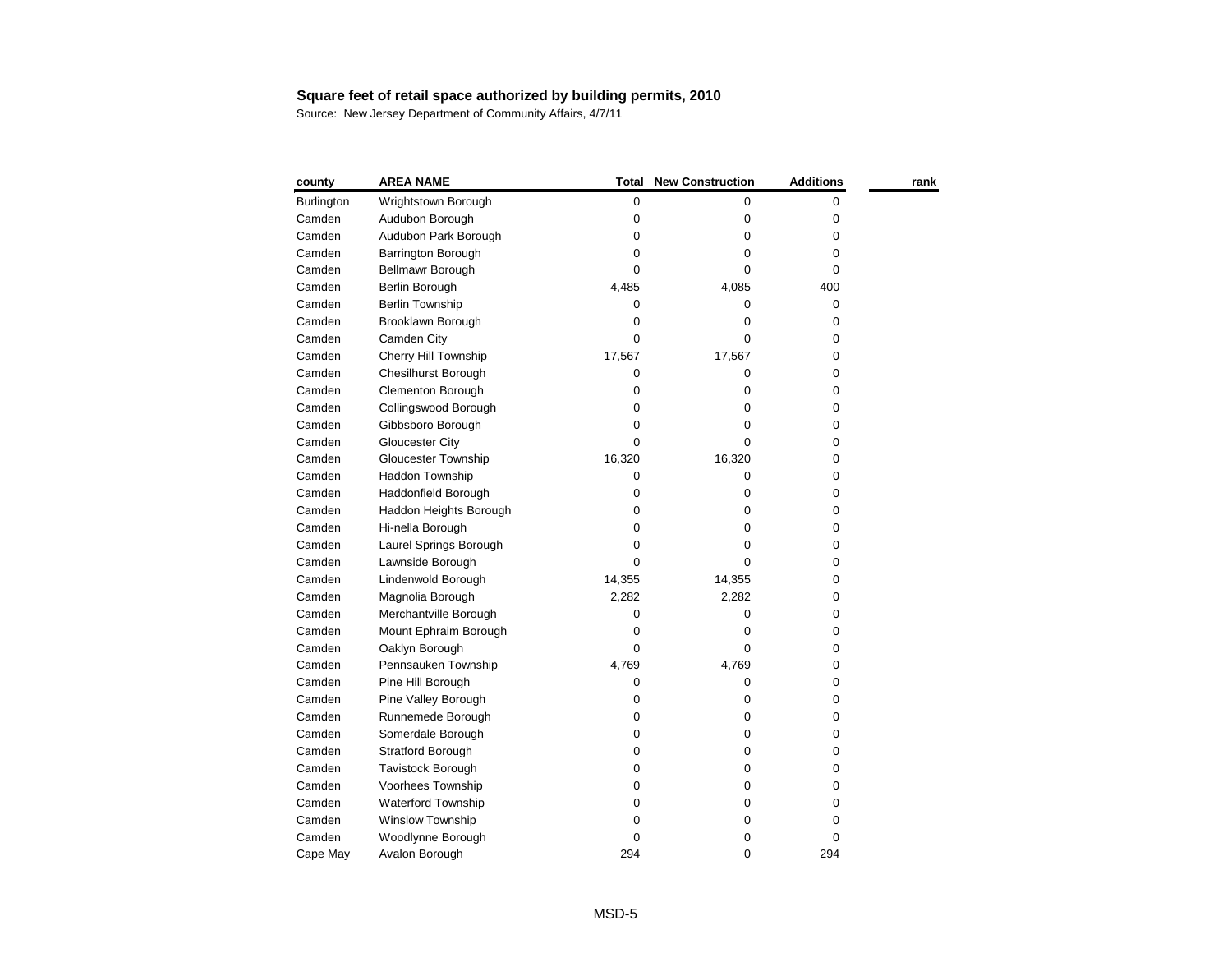| county       | <b>AREA NAME</b>                | <b>Total</b> | <b>New Construction</b> | <b>Additions</b> | rank |
|--------------|---------------------------------|--------------|-------------------------|------------------|------|
| Cape May     | Cape May City                   | 0            | 0                       | 0                |      |
| Cape May     | Cape May Point Borough          | 0            | 0                       | 0                |      |
| Cape May     | Dennis Township                 | 7,994        | 7,994                   | 0                |      |
| Cape May     | Lower Township                  | 0            | 0                       | 0                |      |
| Cape May     | Middle Township                 | 0            | 0                       | 0                |      |
| Cape May     | North Wildwood City             | 0            | 0                       | 0                |      |
| Cape May     | Ocean City                      | 0            | 0                       | 0                |      |
| Cape May     | Sea Isle City                   | 0            | 0                       | 0                |      |
| Cape May     | Stone Harbor Borough            | 0            | 0                       | 0                |      |
| Cape May     | <b>Upper Township</b>           | 11,940       | 11,940                  | 0                |      |
| Cape May     | West Cape May Borough           | 0            | 0                       | 0                |      |
| Cape May     | West Wildwood Borough           | 0            | 0                       | 0                |      |
| Cape May     | <b>Wildwood City</b>            | 11,944       | 11,944                  | 0                |      |
| Cape May     | Wildwood Crest Borough          | 0            | 0                       | 0                |      |
| Cape May     | Woodbine Borough                | 0            | 0                       | 0                |      |
| Cumberland   | <b>Bridgeton City</b>           | 0            | 0                       | 0                |      |
| Cumberland   | <b>Commercial Township</b>      | 0            | 0                       | 0                |      |
| Cumberland   | Deerfield Township              | 0            | 0                       | 0                |      |
| Cumberland   | Downe Township                  | 0            | 0                       | 0                |      |
| Cumberland   | Fairfield Township              | 0            | 0                       | 0                |      |
| Cumberland   | <b>Greenwich Township</b>       | 0            | 0                       | 0                |      |
| Cumberland   | <b>Hopewell Township</b>        | 0            | 0                       | 0                |      |
| Cumberland   | Lawrence Township               | 0            | 0                       | 0                |      |
| Cumberland   | Maurice River Township          | 0            | 0                       | 0                |      |
| Cumberland   | Millville City                  | 0            | 0                       | 0                |      |
| Cumberland   | Shiloh Borough                  | 0            | 0                       | 0                |      |
| Cumberland   | <b>Stow Creek Township</b>      | 0            | 0                       | 0                |      |
| Cumberland   | <b>Upper Deerfield Township</b> | 0            | 0                       | 0                |      |
| Cumberland   | <b>Vineland City</b>            | 6,597        | 2,560                   | 4,037            |      |
| Essex        | <b>Belleville Town</b>          | 0            | 0                       | 0                |      |
| Essex        | <b>Bloomfield Township</b>      | 0            | 0                       | 0                |      |
| <b>Essex</b> | Caldwell Township               | 0            | 0                       | 0                |      |
| <b>Essex</b> | Cedar Grove Township            | 0            | 0                       | 0                |      |
| <b>Essex</b> | East Orange City                | 0            | 0                       | 0                |      |
| <b>Essex</b> | <b>Essex Fells Township</b>     | 0            | 0                       | 0                |      |
| <b>Essex</b> | Fairfield Township              | 0            | 0                       | 0                |      |
| Essex        | Glen Ridge Borough              | 0            | 0                       | 0                |      |
| Essex        | Irvington Township              | 0            | 0                       | 0                |      |
| Essex        | Livingston Township             | 0            | 0                       | 0                |      |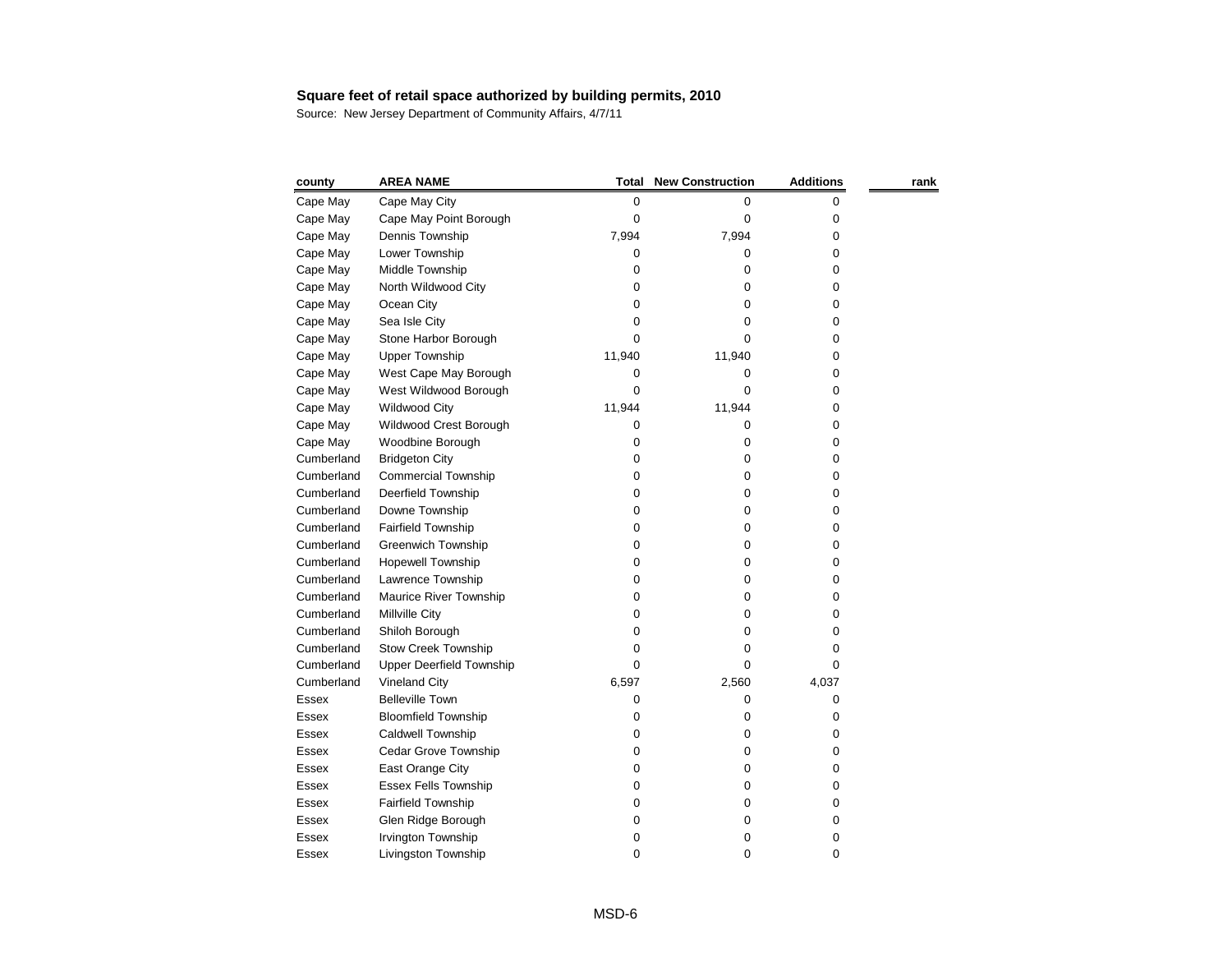| county       | <b>AREA NAME</b>           | Total   | <b>New Construction</b> | <b>Additions</b> | rank |
|--------------|----------------------------|---------|-------------------------|------------------|------|
| Essex        | Maplewood Township         | 0       | 0                       | 0                |      |
| <b>Essex</b> | Millburn Township          | 0       | 0                       | 0                |      |
| <b>Essex</b> | Montclair Township         | 0       | 0                       | 0                |      |
| Essex        | <b>Newark City</b>         | 5,168   | 5,168                   | 0                |      |
| Essex        | North Caldwell Borough     | 0       | 0                       | 0                |      |
| Essex        | Nutley Township            | 0       | 0                       | 0                |      |
| Essex        | City of Orange Township    | 0       | 0                       | 0                |      |
| <b>Essex</b> | Roseland Borough           | 0       | 0                       | 0                |      |
| Essex        | South Orange Village       | 0       | 0                       | 0                |      |
| <b>Essex</b> | Verona Township            | 0       | 0                       | 0                |      |
| <b>Essex</b> | West Caldwell Township     | 517     | 0                       | 517              |      |
| <b>Essex</b> | West Orange Township       | 0       | 0                       | 0                |      |
| Gloucester   | Clayton Borough            | 0       | 0                       | 0                |      |
| Gloucester   | Deptford Township          | 500     | 140                     | 360              |      |
| Gloucester   | East Greenwich Township    | 0       | 0                       | 0                |      |
| Gloucester   | Elk Township               | 0       | 0                       | 0                |      |
| Gloucester   | Franklin Township          | 0       | 0                       | 0                |      |
| Gloucester   | Glassboro Borough          | 214,029 | 214,029                 | 0                |      |
| Gloucester   | <b>Greenwich Township</b>  | 0       | 0                       | 0                |      |
| Gloucester   | Harrison Township          | 5,590   | 5,589                   |                  |      |
| Gloucester   | Logan Township             | 0       | 0                       | 0                |      |
| Gloucester   | Mantua Township            | 45,722  | 45,722                  | 0                |      |
| Gloucester   | Monroe Township            | 0       | 0                       | 0                |      |
| Gloucester   | National Park Borough      | 0       | 0                       | 0                |      |
| Gloucester   | Newfield Borough           | 0       | 0                       | 0                |      |
| Gloucester   | Paulsboro Borough          | 0       | 0                       | 0                |      |
| Gloucester   | Pitman Borough             | 0       | 0                       | 0                |      |
| Gloucester   | South Harrison Township    | 0       | 0                       | 0                |      |
| Gloucester   | Swedesborough Borough      | 0       | 0                       | 0                |      |
| Gloucester   | <b>Washington Township</b> | 0       | 0                       | 0                |      |
| Gloucester   | Wenonah Borough            | 0       | 0                       | 0                |      |
| Gloucester   | West Deptford Township     | O       | 0                       | 0                |      |
| Gloucester   | Westville Borough          | Ω       | 0                       | 0                |      |
| Gloucester   | <b>Woodbury City</b>       | 0       | 0                       | 0                |      |
| Gloucester   | Woodbury Heights Borough   | 185,000 | 185,000                 | 0                |      |
| Gloucester   | Woolwich Township          | 0       | 0                       | 0                |      |
| Hudson       | <b>Bayonne City</b>        | 181,572 | 181,572                 | 0                |      |
| Hudson       | East Newark Borough        | 0       | 0                       | 0                |      |
| Hudson       | <b>Guttenberg Town</b>     | 0       | 0                       | 0                |      |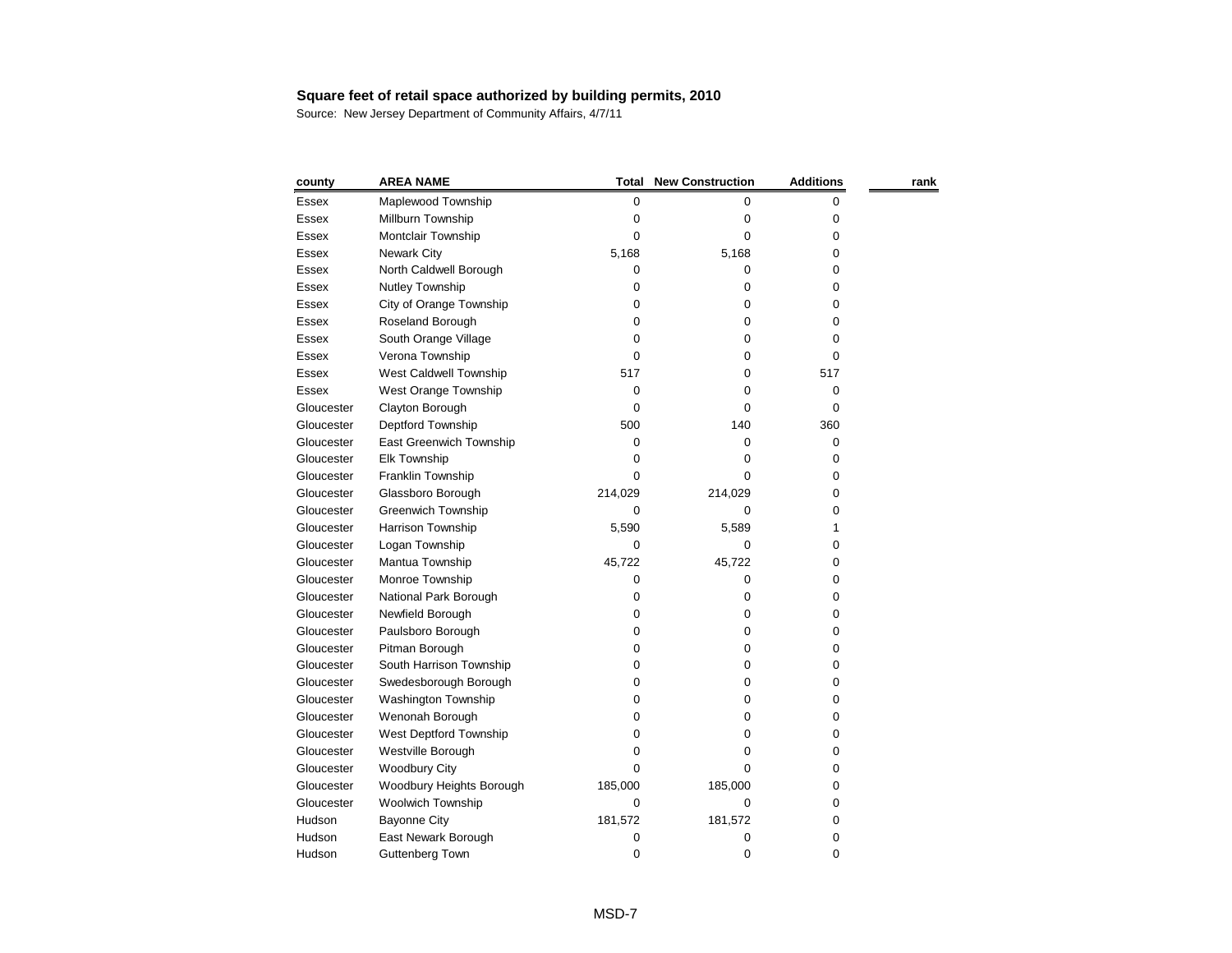| county    | <b>AREA NAME</b>            | <b>Total</b> | <b>New Construction</b> | <b>Additions</b> | rank |
|-----------|-----------------------------|--------------|-------------------------|------------------|------|
| Hudson    | Harrison Town               | 0            | 0                       | 0                |      |
| Hudson    | Hoboken City                | 0            | 0                       | 0                |      |
| Hudson    | Jersey City                 | 0            | 0                       | 0                |      |
| Hudson    | Kearny Town                 | 0            | 0                       | 0                |      |
| Hudson    | North Bergen Township       | 0            | 0                       | 0                |      |
| Hudson    | Secaucus Town               | 0            | 0                       | 0                |      |
| Hudson    | <b>Union City</b>           | 0            | 0                       | 0                |      |
| Hudson    | Weehawken Township          | 0            | 0                       | 0                |      |
| Hudson    | West New York Town          | 0            | 0                       | 0                |      |
| Hunterdon | Alexandria Township         | 0            | 0                       | 0                |      |
| Hunterdon | Bethlehem Township          | 0            | 0                       | 0                |      |
| Hunterdon | <b>Bloomsbury Borough</b>   | 0            | 0                       | 0                |      |
| Hunterdon | Califon Borough             | 0            | 0                       | 0                |      |
| Hunterdon | <b>Clinton Town</b>         | 0            | 0                       | 0                |      |
| Hunterdon | Clinton Township            | 0            | 0                       | 0                |      |
| Hunterdon | Delaware Township           | 0            | 0                       | 0                |      |
| Hunterdon | East Amwell Township        | 0            | 0                       | 0                |      |
| Hunterdon | Flemington Borough          | 0            | 0                       | 0                |      |
| Hunterdon | Franklin Township           | 0            | 0                       | 0                |      |
| Hunterdon | Frenchtown Borough          | 0            | 0                       | 0                |      |
| Hunterdon | Glen Gardner Borough        | 0            | 0                       | 0                |      |
| Hunterdon | Hampton Borough             | 0            | 0                       | 0                |      |
| Hunterdon | High Bridge Borough         | 0            | 0                       | 0                |      |
| Hunterdon | <b>Holland Township</b>     | 0            | 0                       | 0                |      |
| Hunterdon | Kingwood Township           | 0            | 0                       | 0                |      |
| Hunterdon | Lambertville City           | 0            | 0                       | 0                |      |
| Hunterdon | Lebanon Borough             | 0            | 0                       | 0                |      |
| Hunterdon | Lebanon Township            | 0            | 0                       | 0                |      |
| Hunterdon | Milford Borough             | 0            | 0                       | 0                |      |
| Hunterdon | Raritan Township            | 0            | 0                       | 0                |      |
| Hunterdon | <b>Readington Township</b>  | 0            | 0                       | 0                |      |
| Hunterdon | Stockton Borough            | 0            | 0                       | 0                |      |
| Hunterdon | Tewksbury Township          | 0            | 0                       | 0                |      |
| Hunterdon | Union Township              | 0            | 0                       | 0                |      |
| Hunterdon | <b>West Amwell Township</b> | 0            | 0                       | 0                |      |
| Mercer    | East Windsor Township       | 0            | 0                       | 0                |      |
| Mercer    | <b>Ewing Township</b>       | 0            | 0                       | 0                |      |
| Mercer    | Hamilton Township           | 17,864       | 17,864                  | 0                |      |
| Mercer    | Hightstown Borough          | 0            | 0                       | 0                |      |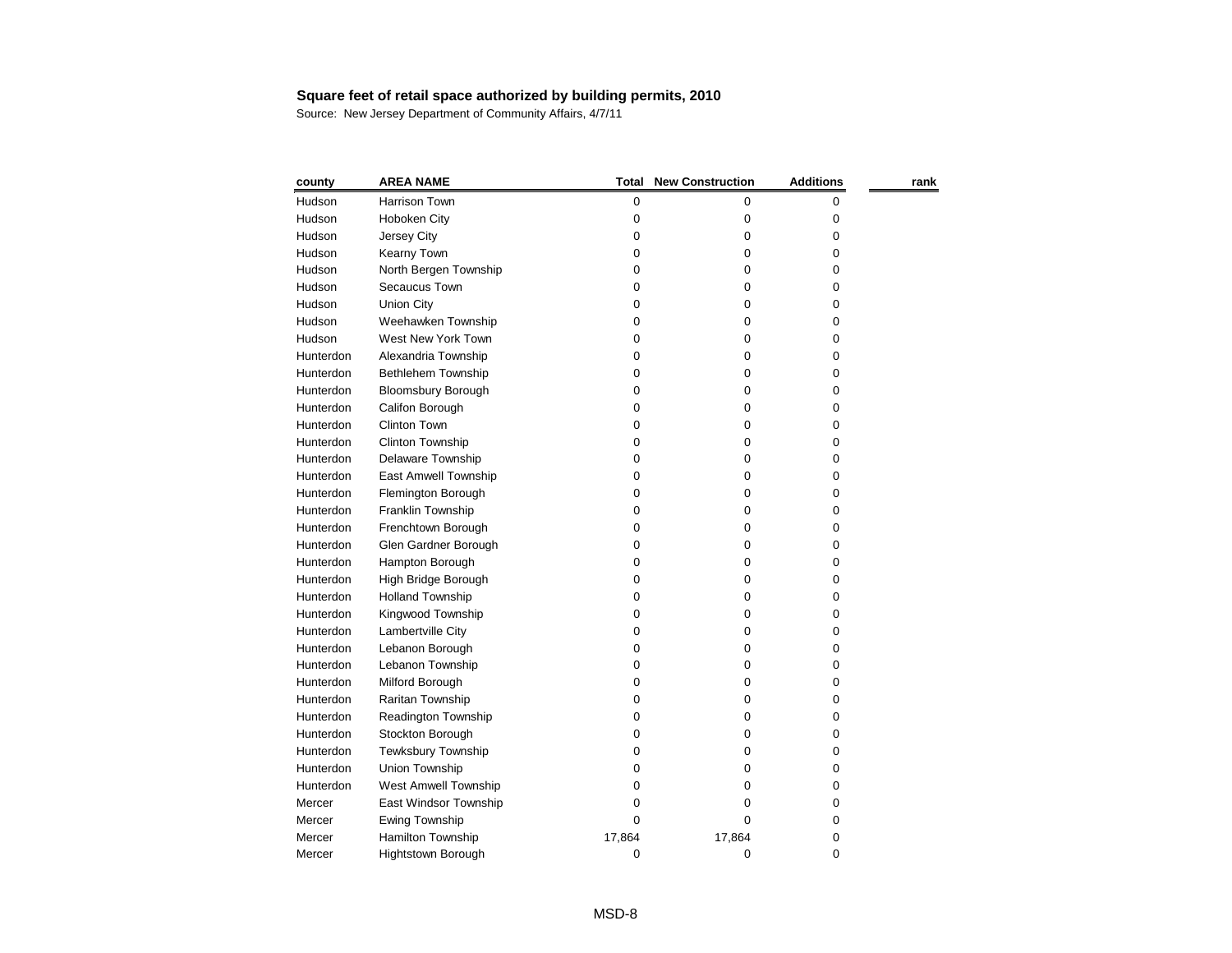| county    | <b>AREA NAME</b>             | Total   | <b>New Construction</b> | <b>Additions</b> | rank |
|-----------|------------------------------|---------|-------------------------|------------------|------|
| Mercer    | Hopewell Borough             | 0       | 0                       | 0                |      |
| Mercer    | <b>Hopewell Township</b>     | 0       | 0                       | 0                |      |
| Mercer    | Lawrence Township            | 0       | 0                       | 0                |      |
| Mercer    | Pennington Borough           | 0       | 0                       | 0                |      |
| Mercer    | Princeton Borough            | 1,623   | 1,423                   | 200              |      |
| Mercer    | Princeton Township           | 0       | 0                       | 0                |      |
| Mercer    | <b>Trenton City</b>          | 0       | 0                       | 0                |      |
| Mercer    | Robbinsville Township        | 0       | 0                       | 0                |      |
| Mercer    | West Windsor Township        | 30,191  | 30,191                  | 0                |      |
| Middlesex | Carteret Borough             | 0       | 0                       | 0                |      |
| Middlesex | Cranbury Township            | 0       | 0                       | 0                |      |
| Middlesex | Dunellen Borough             | 0       | 0                       | 0                |      |
| Middlesex | East Brunswick Township      | 113,350 | 113,350                 | 0                |      |
| Middlesex | Edison Township              | 3,695   | 3,695                   | 0                |      |
| Middlesex | Helmetta Borough             | 0       | 0                       | 0                |      |
| Middlesex | <b>Highland Park Borough</b> | 0       | 0                       | 0                |      |
| Middlesex | Jamesburg Borough            | 0       | 0                       | 0                |      |
| Middlesex | Old Bridge Township          | 0       | 0                       | 0                |      |
| Middlesex | Metuchen Borough             | 0       | 0                       | 0                |      |
| Middlesex | Middlesex Borough            | 0       | 0                       | 0                |      |
| Middlesex | Milltown Borough             | 0       | 0                       | 0                |      |
| Middlesex | Monroe Township              | 0       | 0                       | 0                |      |
| Middlesex | New Brunswick City           | 0       | 0                       | 0                |      |
| Middlesex | North Brunswick Township     | 0       | 0                       | 0                |      |
| Middlesex | Perth Amboy City             | 114     | 114                     | 0                |      |
| Middlesex | Piscataway Township          | 72,028  | 72,028                  | 0                |      |
| Middlesex | Plainsboro Township          | 0       | 0                       | 0                |      |
| Middlesex | Sayreville Borough           | 0       | O                       | 0                |      |
| Middlesex | South Amboy City             | 0       | 0                       | 0                |      |
| Middlesex | South Brunswick Township     | 5,773   | 5,773                   | 0                |      |
| Middlesex | South Plainfield Borough     | 0       | 0                       | 0                |      |
| Middlesex | South River Borough          | 0       | 0                       | 0                |      |
| Middlesex | Spotswood Borough            | 0       | 0                       | 0                |      |
| Middlesex | Woodbridge Township          | 22,338  | 22,338                  | 0                |      |
| Monmouth  | Allenhurst Borough           | 0       | 0                       | 0                |      |
| Monmouth  | Allentown Borough            | 0       | 0                       | 0                |      |
| Monmouth  | <b>Asbury Park City</b>      | 0       | 0                       | 0                |      |
| Monmouth  | Atlantic Highlands Borough   | 0       | 0                       | 0                |      |
| Monmouth  | Avon-by-the-Sea Borough      | 0       | 0                       | 0                |      |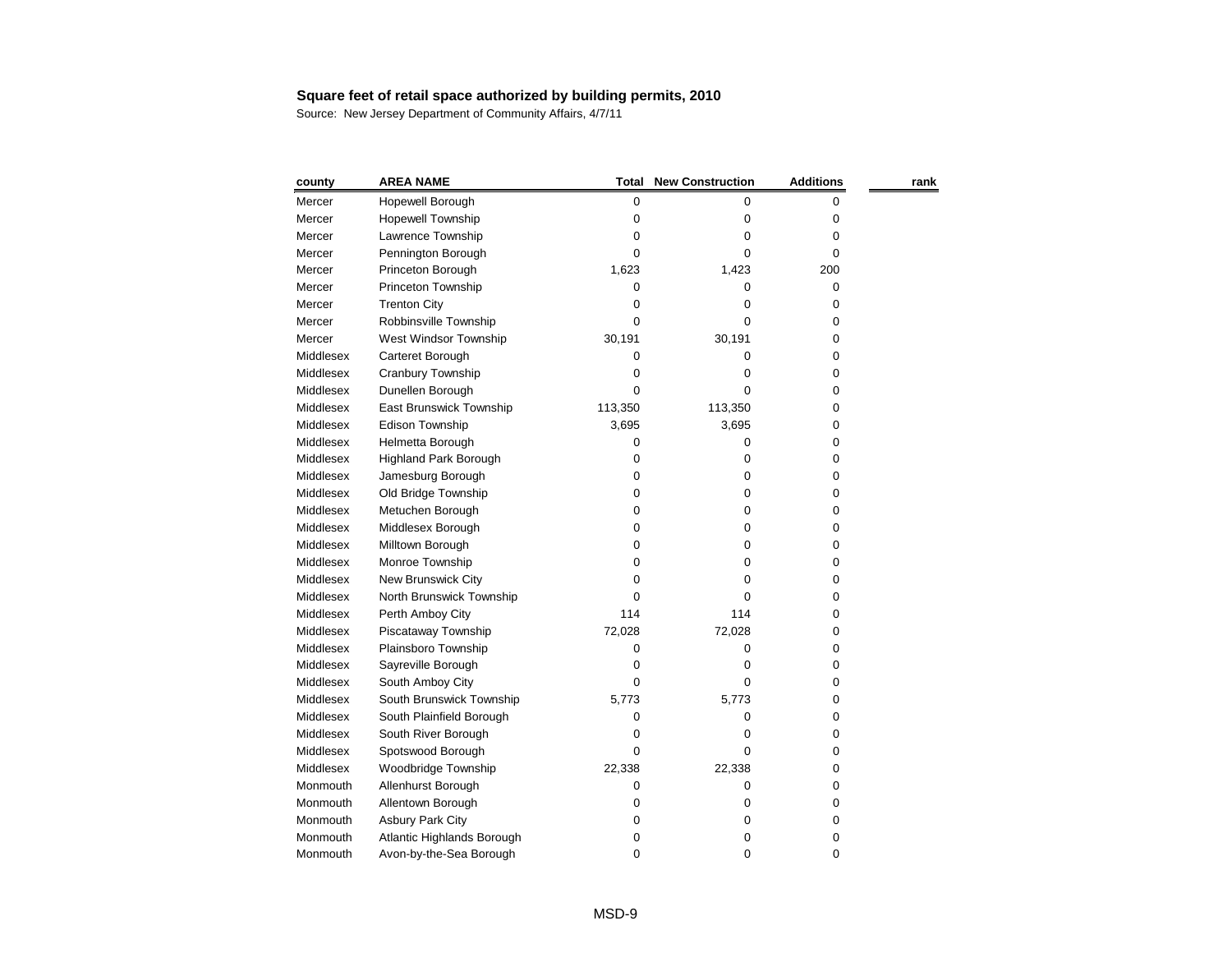| county   | <b>AREA NAME</b>             | <b>Total</b> | <b>New Construction</b> | <b>Additions</b> | rank |
|----------|------------------------------|--------------|-------------------------|------------------|------|
| Monmouth | Belmar Borough               | 0            | 0                       | 0                |      |
| Monmouth | <b>Bradley Beach Borough</b> | 0            | 0                       | 0                |      |
| Monmouth | <b>Brielle Borough</b>       | 0            | 0                       | 0                |      |
| Monmouth | <b>Colts Neck Township</b>   | 0            | 0                       | 0                |      |
| Monmouth | Deal Borough                 | 0            | 0                       | 0                |      |
| Monmouth | Eatontown Borough            | 0            | 0                       | 0                |      |
| Monmouth | Englishtown Borough          | 0            | 0                       | 0                |      |
| Monmouth | Fair Haven Borough           | 0            | 0                       | 0                |      |
| Monmouth | Farmingdale Borough          | 0            | Ω                       | 0                |      |
| Monmouth | Freehold Borough             | 0            | 0                       | 0                |      |
| Monmouth | Freehold Township            | 73,846       | 35,201                  | 38,645           |      |
| Monmouth | Highlands Borough            | 0            | 0                       | 0                |      |
| Monmouth | Holmdel Township             | 3,800        | 3,800                   | 0                |      |
| Monmouth | Howell Township              | 2,076        | 0                       | 2,076            |      |
| Monmouth | Interlaken Borough           | 0            | 0                       | 0                |      |
| Monmouth | Keansburg Borough            | 0            | 0                       | 0                |      |
| Monmouth | Keyport Borough              | 0            | 0                       | 0                |      |
| Monmouth | Little Silver Borough        | 0            | 0                       | 0                |      |
| Monmouth | Loch Arbour Village          | 0            | 0                       | 0                |      |
| Monmouth | Long Branch City             | 0            | 0                       | 0                |      |
| Monmouth | Manalapan Township           | 14,820       | 14,820                  | 0                |      |
| Monmouth | Manasquan Borough            | 0            | 0                       | 0                |      |
| Monmouth | Marlboro Township            | 148,518      | 148,518                 | 0                |      |
| Monmouth | Matawan Borough              | 0            | 0                       | 0                |      |
| Monmouth | Aberdeen Township            | 0            | 0                       | 0                |      |
| Monmouth | Middletown Township          | 0            | 0                       | 0                |      |
| Monmouth | Millstone Township           | 0            | 0                       | 0                |      |
| Monmouth | Monmouth Beach Borough       | 0            | 0                       | 0                |      |
| Monmouth | Neptune Township             | 0            | 0                       | 0                |      |
| Monmouth | Neptune City Borough         | 0            | 0                       | 0                |      |
| Monmouth | <b>Tinton Falls Borough</b>  | 4,769        | 4,769                   | 0                |      |
| Monmouth | Ocean Township               | 1,600        | 1,600                   | 0                |      |
| Monmouth | Oceanport Borough            | 0            | 0                       | 0                |      |
| Monmouth | Hazlet Township              | 7,360        | 7,360                   | 0                |      |
| Monmouth | Red Bank Borough             | 5,220        | 5,220                   | 0                |      |
| Monmouth | Roosevelt Borough            | 0            | 0                       | 0                |      |
| Monmouth | Rumson Borough               | 0            | 0                       | 0                |      |
| Monmouth | Sea Bright Borough           | 0            | 0                       | 0                |      |
| Monmouth | Sea Girt Borough             | 0            | 0                       | 0                |      |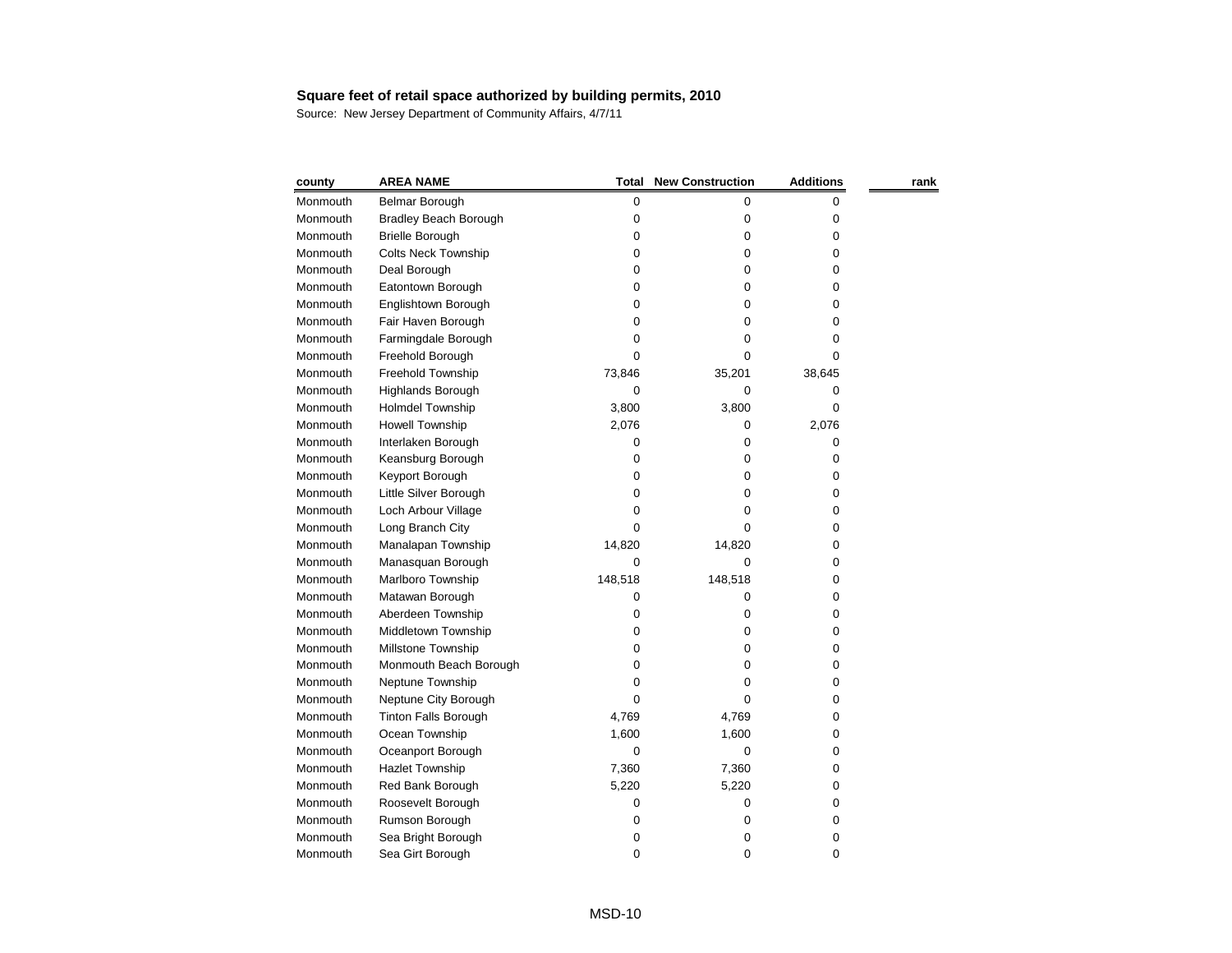| county        | <b>AREA NAME</b>          | Total  | <b>New Construction</b> | <b>Additions</b> | rank |
|---------------|---------------------------|--------|-------------------------|------------------|------|
| Monmouth      | Shrewsbury Borough        | 0      | 0                       | 0                |      |
| Monmouth      | Shrewsbury Township       | 0      | 0                       | 0                |      |
| Monmouth      | Lake Como Borough         | 0      | 0                       | 0                |      |
| Monmouth      | Spring Lake Borough       | 0      | 0                       | 0                |      |
| Monmouth      | Spring Lake Heights Boro  | 841    | 0                       | 841              |      |
| Monmouth      | Union Beach Borough       | 0      | 0                       | 0                |      |
| Monmouth      | Upper Freehold Township   | 19,383 | 19,383                  | 0                |      |
| Monmouth      | <b>Wall Township</b>      | 0      | 0                       | 0                |      |
| Monmouth      | West Long Branch Borough  | 0      | 0                       | 0                |      |
| <b>Morris</b> | <b>Boonton Town</b>       | 0      | 0                       | 0                |      |
| Morris        | Boonton Township          | 0      | 0                       | 0                |      |
| Morris        | <b>Butler Borough</b>     | 0      | 0                       | 0                |      |
| Morris        | Chatham Borough           | 0      | 0                       | 0                |      |
| Morris        | Chatham Township          | 0      | 0                       | 0                |      |
| Morris        | Chester Borough           | 0      | 0                       | 0                |      |
| Morris        | <b>Chester Township</b>   | 0      | 0                       | 0                |      |
| Morris        | Denville Township         | 0      | 0                       | 0                |      |
| <b>Morris</b> | Dover Town                | 0      | 0                       | 0                |      |
| Morris        | East Hanover Township     | 0      | 0                       | 0                |      |
| <b>Morris</b> | Florham Park Borough      | 0      | 0                       | 0                |      |
| Morris        | Hanover Township          | 13,982 | 13,982                  | 0                |      |
| Morris        | Harding Township          | 0      | 0                       | 0                |      |
| Morris        | Jefferson Township        | 0      | 0                       | 0                |      |
| Morris        | Kinnelon Borough          | 0      | 0                       | 0                |      |
| Morris        | Lincoln Park Borough      | 0      | 0                       | 0                |      |
| Morris        | Madison Borough           | 0      | 0                       | 0                |      |
| Morris        | Mendham Borough           | 0      | 0                       | 0                |      |
| Morris        | Mendham Township          | 0      | 0                       | 0                |      |
| <b>Morris</b> | Mine Hill Township        | 0      | 0                       | 0                |      |
| Morris        | Montville Township        | 0      | 0                       | 0                |      |
| <b>Morris</b> | Morris Township           | 0      | 0                       | 0                |      |
| <b>Morris</b> | Morris Plains Borough     | 0      | 0                       | 0                |      |
| Morris        | Morristown Town           | 0      | 0                       | 0                |      |
| Morris        | Mountain Lakes Borough    | 0      | 0                       | 0                |      |
| Morris        | Mount Arlington Borough   | 0      | 0                       | 0                |      |
| <b>Morris</b> | Mount Olive Township      | O      | 0                       | 0                |      |
| Morris        | Netcong Borough           | 0      | 0                       | 0                |      |
| Morris        | Parsippany-Troy Hills Twp | 0      | 0                       | 0                |      |
| Morris        | Long Hill Township        | 0      | 0                       | 0                |      |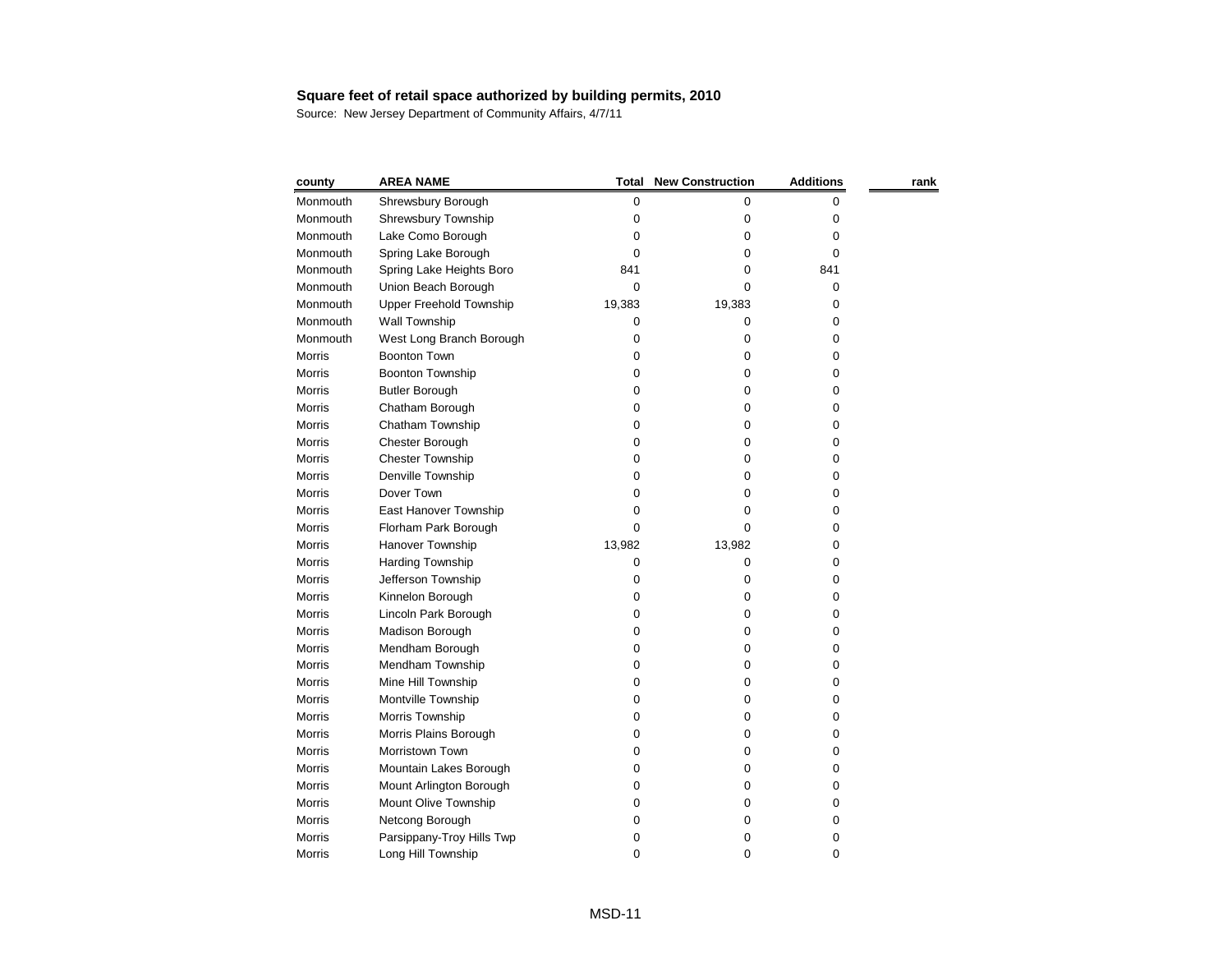| county        | <b>AREA NAME</b>           | <b>Total</b> | <b>New Construction</b> | <b>Additions</b> | rank |
|---------------|----------------------------|--------------|-------------------------|------------------|------|
| <b>Morris</b> | Pequannock Township        | 1            |                         | 0                |      |
| <b>Morris</b> | Randolph Township          | 0            | 0                       | 0                |      |
| Morris        | Riverdale Borough          | 0            | 0                       | 0                |      |
| Morris        | Rockaway Borough           | 0            | 0                       | 0                |      |
| <b>Morris</b> | Rockaway Township          | 4,674        | 0                       | 4,674            |      |
| <b>Morris</b> | Roxbury Township           | 0            | 0                       | 0                |      |
| <b>Morris</b> | Victory Gardens Borough    | 0            | 0                       | 0                |      |
| <b>Morris</b> | Washington Township        | 0            | 0                       | 0                |      |
| Morris        | Wharton Borough            | 0            | 0                       | 0                |      |
| Ocean         | Barnegat Light Borough     | 0            | 0                       | 0                |      |
| Ocean         | Bay Head Borough           | 0            | 0                       | 0                |      |
| Ocean         | Beach Haven Borough        | 3            | 0                       | 3                |      |
| Ocean         | Beachwood Borough          | 0            | 0                       | 0                |      |
| Ocean         | <b>Berkeley Township</b>   | 0            | 0                       | 0                |      |
| Ocean         | <b>Brick Township</b>      | 30,708       | 5,589                   | 25,119           |      |
| Ocean         | <b>Toms River Township</b> | 0            | 0                       | 0                |      |
| Ocean         | Eagleswood Township        | 0            | 0                       | 0                |      |
| Ocean         | Harvey Cedars Borough      | 0            | 0                       | 0                |      |
| Ocean         | Island Heights Borough     | 0            | 0                       | 0                |      |
| Ocean         | Jackson Township           | 38,453       | 38,038                  | 415              |      |
| Ocean         | Lacey Township             | 0            | 0                       | 0                |      |
| Ocean         | Lakehurst Borough          | 0            | 0                       | 0                |      |
| Ocean         | Lakewood Township          | 7,953        | 6,111                   | 1,842            |      |
| Ocean         | Lavallette Borough         | 0            | 0                       | 0                |      |
| Ocean         | Little Egg Harbor Township | 0            | 0                       | 0                |      |
| Ocean         | Long Beach Township        | 0            | 0                       | 0                |      |
| Ocean         | Manchester Township        | 0            | 0                       | 0                |      |
| Ocean         | Mantoloking Borough        | 0            | 0                       | 0                |      |
| Ocean         | Ocean Township             | 0            | 0                       | 0                |      |
| Ocean         | Ocean Gate Borough         | 0            | 0                       | 0                |      |
| Ocean         | Pine Beach Borough         | 0            | 0                       | 0                |      |
| Ocean         | <b>Plumsted Township</b>   | 0            | 0                       | 0                |      |
| Ocean         | Point Pleasant Borough     | 5,115        | 0                       | 5,115            |      |
| Ocean         | Point Pleasant Beach Boro  | 0            | 0                       | 0                |      |
| Ocean         | Seaside Heights Borough    | O            | 0                       | 0                |      |
| Ocean         | Seaside Park Borough       | 0            | 0                       | 0                |      |
| Ocean         | Ship Bottom Borough        | O            | 0                       | 0                |      |
| Ocean         | South Toms River Borough   | 0            | 0                       | 0                |      |
| Ocean         | <b>Stafford Township</b>   | 14,001       | 14,001                  | 0                |      |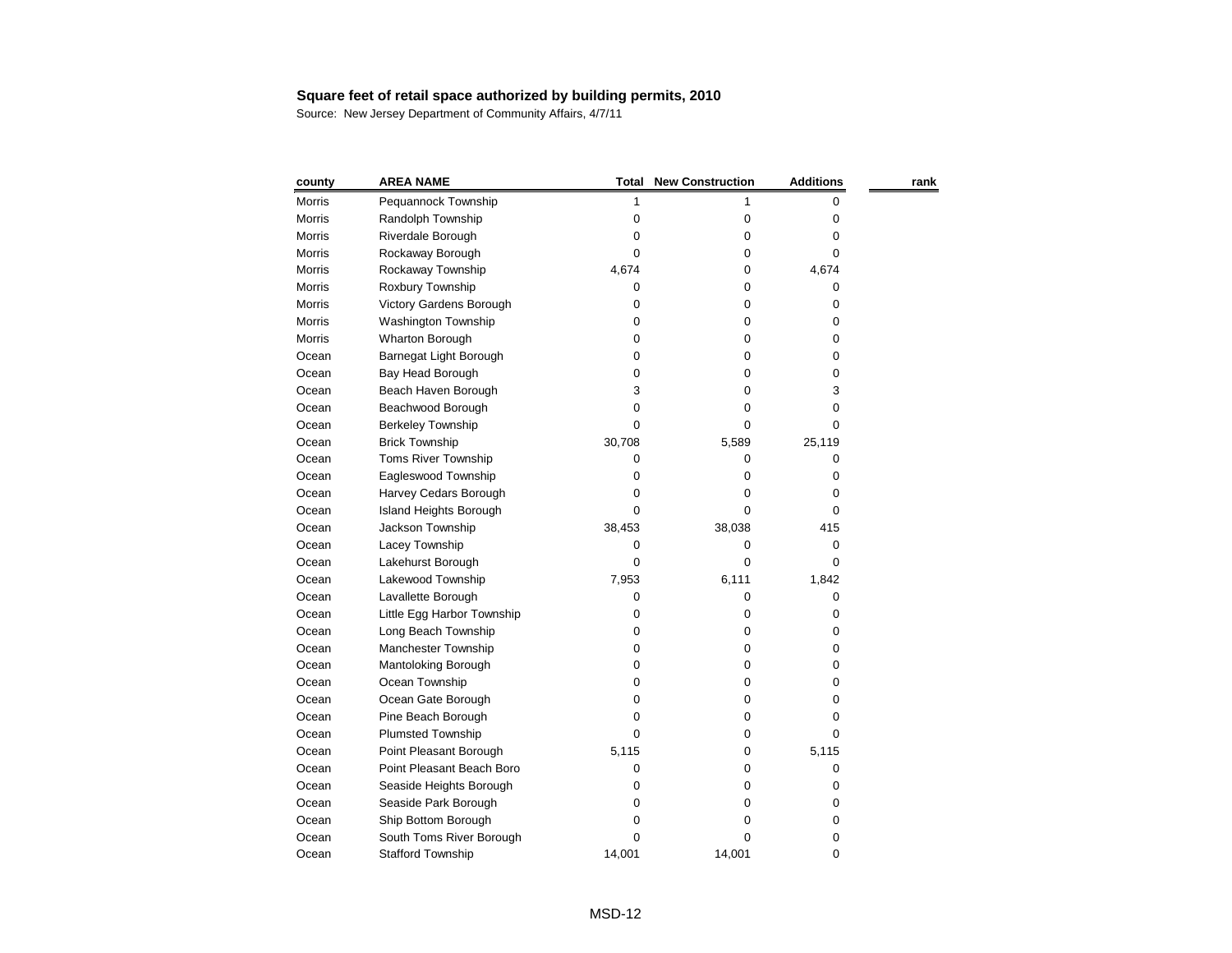| county   | <b>AREA NAME</b>              |        | <b>Total New Construction</b> | <b>Additions</b> | rank |
|----------|-------------------------------|--------|-------------------------------|------------------|------|
| Ocean    | Surf City Borough             | 0      | 0                             | 0                |      |
| Ocean    | <b>Tuckerton Borough</b>      | 0      | 0                             | 0                |      |
| Ocean    | <b>Barnegat Township</b>      | 35,345 | 35,345                        | 0                |      |
| Passaic  | Bloomingdale Borough          | 0      | 0                             | 0                |      |
| Passaic  | <b>Clifton City</b>           | 0      | 0                             | 0                |      |
| Passaic  | Haledon Borough               | 0      | 0                             | 0                |      |
| Passaic  | Hawthorne Borough             | 0      | 0                             | 0                |      |
| Passaic  | Little Falls Township         | 0      | 0                             | 0                |      |
| Passaic  | North Haledon Borough         | 0      | 0                             | 0                |      |
| Passaic  | Passaic City                  | 0      | 0                             | 0                |      |
| Passaic  | Paterson City                 | 12,768 | 12,303                        | 465              |      |
| Passaic  | Pompton Lakes Borough         | 0      | 0                             | 0                |      |
| Passaic  | Prospect Park Borough         | 0      | 0                             | 0                |      |
| Passaic  | Ringwood Borough              | 0      | 0                             | 0                |      |
| Passaic  | Totowa Borough                | 0      | 0                             | 0                |      |
| Passaic  | Wanaque Borough               | 0      | 0                             | 0                |      |
| Passaic  | Wayne Township                | 0      | 0                             | 0                |      |
| Passaic  | West Milford Township         | 0      | 0                             | 0                |      |
| Passaic  | Woodland Park Borough         | 0      | 0                             | 0                |      |
| Salem    | Alloway Township              | 0      | 0                             | 0                |      |
| Salem    | Elmer Borough                 | 0      | 0                             | 0                |      |
| Salem    | Elsinboro Township            | 0      | 0                             | 0                |      |
| Salem    | Lower Alloways Creek Twp      | 0      | 0                             | 0                |      |
| Salem    | Mannington Township           | 0      | 0                             | 0                |      |
| Salem    | Oldmans Township              | 0      | 0                             | 0                |      |
| Salem    | Penns Grove Borough           | 0      | 0                             | 0                |      |
| Salem    | Pennsville Township           | 0      | 0                             | 0                |      |
| Salem    | Pilesgrove Township           | 0      | 0                             | 0                |      |
| Salem    | Pittsgrove Township           | 0      | 0                             | 0                |      |
| Salem    | Quinton Township              | 0      | 0                             | 0                |      |
| Salem    | Salem City                    | 0      | 0                             | 0                |      |
| Salem    | <b>Carneys Point Township</b> | 0      | 0                             | 0                |      |
| Salem    | Upper Pittsgrove Township     | 0      | 0                             | 0                |      |
| Salem    | Woodstown Borough             | 0      | 0                             | 0                |      |
| Somerset | <b>Bedminster Township</b>    | 0      | 0                             | 0                |      |
| Somerset | Bernards Township             | 0      | 0                             | 0                |      |
| Somerset | Bernardsville Borough         | 0      | 0                             | 0                |      |
| Somerset | Bound Brook Borough           | 0      | 0                             | 0                |      |
| Somerset | <b>Branchburg Township</b>    | 0      | 0                             | 0                |      |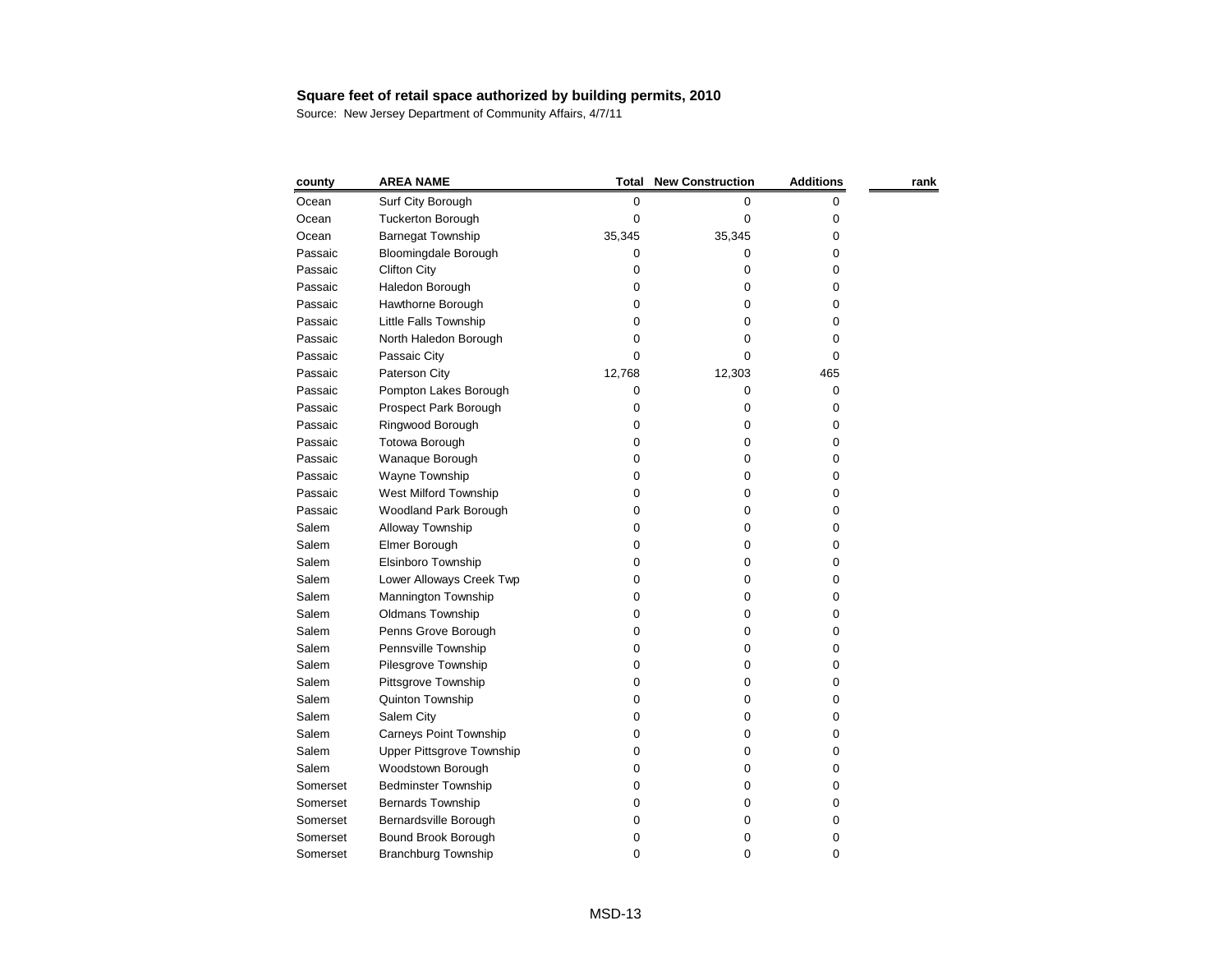| county        | <b>AREA NAME</b>            | <b>Total</b> | <b>New Construction</b> | <b>Additions</b> | rank |
|---------------|-----------------------------|--------------|-------------------------|------------------|------|
| Somerset      | <b>Bridgewater Township</b> | 0            | 0                       | 0                |      |
| Somerset      | Far Hills Borough           | 0            | 0                       | 0                |      |
| Somerset      | Franklin Township           | 0            | 0                       | 0                |      |
| Somerset      | Green Brook Township        | 0            | 0                       | 0                |      |
| Somerset      | Hillsborough Township       | 0            | 0                       | 0                |      |
| Somerset      | Manville Borough            | 0            | 0                       | 0                |      |
| Somerset      | Millstone Borough           | 0            | 0                       | 0                |      |
| Somerset      | Montgomery Township         | 0            | 0                       | 0                |      |
| Somerset      | North Plainfield Borough    | 0            | 0                       | 0                |      |
| Somerset      | Peapack-Gladstone Boro      | 0            | 0                       | 0                |      |
| Somerset      | Raritan Borough             | 0            | 0                       | 0                |      |
| Somerset      | Rocky Hill Borough          | 0            | 0                       | 0                |      |
| Somerset      | Somerville Borough          | 0            | 0                       | 0                |      |
| Somerset      | South Bound Brook Boro      | 0            | 0                       | 0                |      |
| Somerset      | Warren Township             | 0            | 0                       | 0                |      |
| Somerset      | Watchung Borough            | 0            | 0                       | 0                |      |
| <b>Sussex</b> | Andover Borough             | 0            | 0                       | 0                |      |
| <b>Sussex</b> | Andover Township            | 0            | 0                       | 0                |      |
| <b>Sussex</b> | <b>Branchville Borough</b>  | 0            | 0                       | 0                |      |
| <b>Sussex</b> | Byram Township              | 0            | 0                       | 0                |      |
| <b>Sussex</b> | Frankford Township          | 26,400       | 26,000                  | 400              |      |
| <b>Sussex</b> | Franklin Borough            | 0            | 0                       | 0                |      |
| <b>Sussex</b> | Fredon Township             | 0            | 0                       | 0                |      |
| <b>Sussex</b> | Green Township              | 0            | 0                       | 0                |      |
| <b>Sussex</b> | Hamburg Borough             | 0            | 0                       | 0                |      |
| <b>Sussex</b> | Hampton Township            | 0            | 0                       | 0                |      |
| <b>Sussex</b> | Hardyston Township          | 20,460       | 20,460                  | 0                |      |
| <b>Sussex</b> | <b>Hopatcong Borough</b>    | 0            | 0                       | 0                |      |
| <b>Sussex</b> | Lafayette Township          | 0            | 0                       | 0                |      |
| <b>Sussex</b> | Montague Township           | 0            | 0                       | 0                |      |
| <b>Sussex</b> | Newton Town                 | 0            | 0                       | 0                |      |
| <b>Sussex</b> | Ogdensburg Borough          | 0            | 0                       | 0                |      |
| <b>Sussex</b> | Sandyston Township          | 0            | 0                       | 0                |      |
| <b>Sussex</b> | Sparta Township             | 4,582        | 4,582                   | 0                |      |
| <b>Sussex</b> | Stanhope Borough            | 0            | 0                       | 0                |      |
| <b>Sussex</b> | <b>Stillwater Township</b>  | 0            | 0                       | 0                |      |
| <b>Sussex</b> | Sussex Borough              | 0            | 0                       | 0                |      |
| <b>Sussex</b> | Vernon Township             | 0            | 0                       | 0                |      |
| <b>Sussex</b> | Walpack Township            | 0            | 0                       | $\pmb{0}$        |      |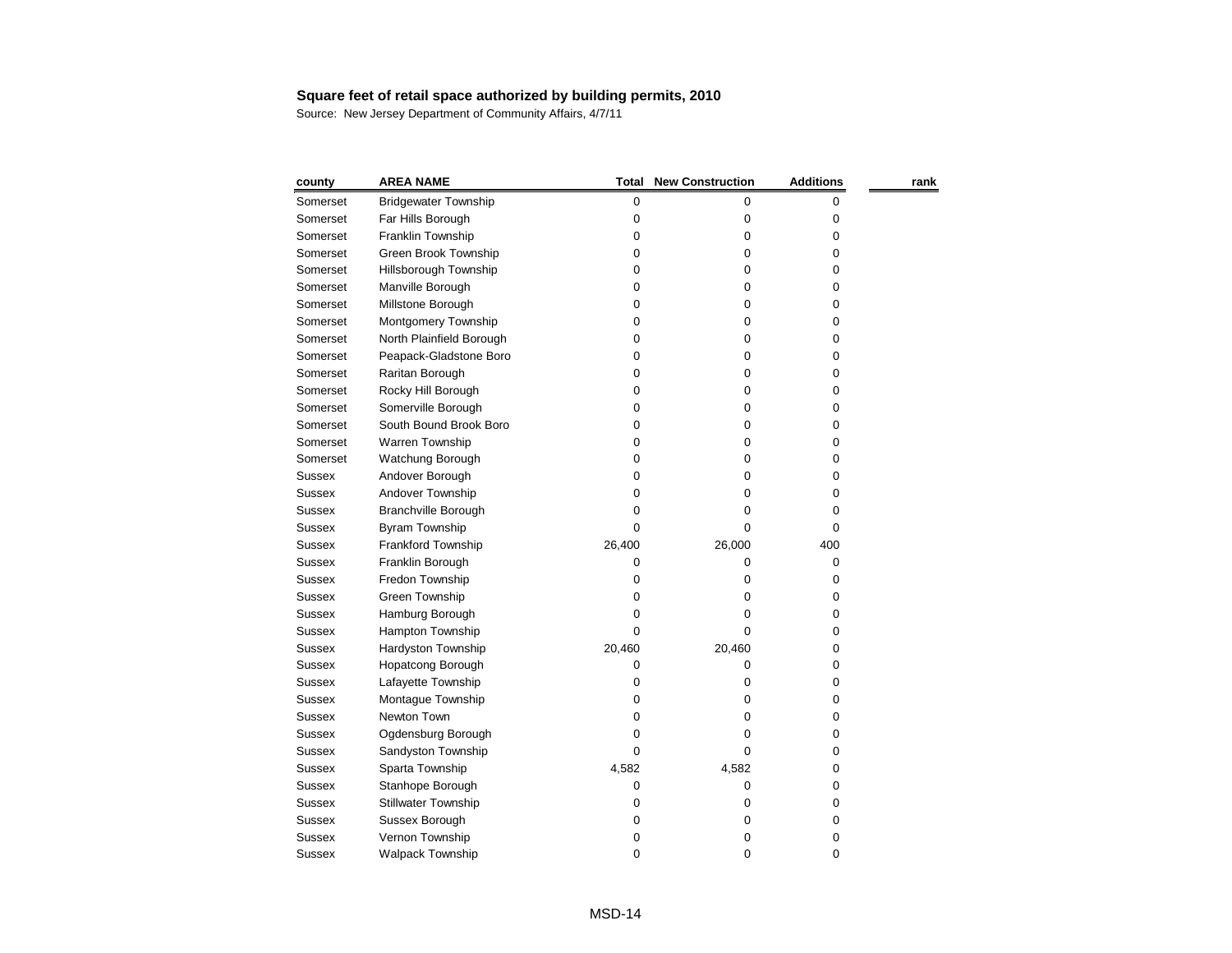| county        | <b>AREA NAME</b>                 | <b>Total</b> | <b>New Construction</b> | <b>Additions</b> | rank |
|---------------|----------------------------------|--------------|-------------------------|------------------|------|
| <b>Sussex</b> | Wantage Township                 | $\mathbf 0$  | 0                       | 0                |      |
| Union         | <b>Berkeley Heights Township</b> | 6,325        | 0                       | 6,325            |      |
| Union         | <b>Clark Township</b>            | 26,500       | 26,500                  | 0                |      |
| Union         | Cranford Township                | 0            | 0                       | 0                |      |
| Union         | Elizabeth City                   | 2,123        | 2,123                   | 0                |      |
| Union         | Fanwood Borough                  | 0            | 0                       | 0                |      |
| Union         | Garwood Borough                  | 0            | 0                       | 0                |      |
| Union         | Hillside Township                | 0            | 0                       | 0                |      |
| Union         | Kenilworth Borough               | 0            | 0                       | 0                |      |
| Union         | <b>Linden City</b>               | 0            | 0                       | 0                |      |
| Union         | Mountainside Borough             | 0            | 0                       | 0                |      |
| Union         | New Providence Borough           | 0            | 0                       | 0                |      |
| Union         | <b>Plainfield City</b>           | 3,000        | 3,000                   | 0                |      |
| Union         | <b>Rahway City</b>               | 0            | 0                       | 0                |      |
| Union         | Roselle Borough                  | 0            | 0                       | 0                |      |
| Union         | Roselle Park Borough             | 0            | 0                       | 0                |      |
| Union         | Scotch Plains Township           | 0            | 0                       | 0                |      |
| Union         | Springfield Township             | 0            | 0                       | 0                |      |
| Union         | <b>Summit City</b>               | 0            | 0                       | 0                |      |
| Union         | Union Township                   | 849          | 0                       | 849              |      |
| Union         | Westfield Town                   | 2,222        | 0                       | 2,222            |      |
| Union         | Winfield Township                | 0            | 0                       | 0                |      |
| Warren        | <b>Allamuchy Township</b>        | 0            | 0                       | 0                |      |
| Warren        | Alpha Borough                    | 0            | 0                       | 0                |      |
| Warren        | <b>Belvidere Town</b>            | 0            | 0                       | 0                |      |
| Warren        | <b>Blairstown Township</b>       | 0            | 0                       | 0                |      |
| Warren        | Franklin Township                | 0            | 0                       | 0                |      |
| Warren        | Frelinghuysen Township           | 0            | 0                       | 0                |      |
| Warren        | Greenwich Township               | 281          | 0                       | 281              |      |
| Warren        | <b>Hackettstown Town</b>         | 0            | 0                       | 0                |      |
| Warren        | <b>Hardwick Township</b>         | 0            | 0                       | 0                |      |
| Warren        | Harmony Township                 | 0            | 0                       | 0                |      |
| Warren        | Hope Township                    | 0            | 0                       | 0                |      |
| Warren        | Independence Township            | 0            | 0                       | 0                |      |
| Warren        | Knowlton Township                | 3,725        | 3,725                   | 0                |      |
| Warren        | Liberty Township                 | 0            | 0                       | 0                |      |
| Warren        | Lopatcong Township               | 6,446        | 6,446                   | 0                |      |
| Warren        | Mansfield Township               | 4,508        | 0                       | 4,508            |      |
| Warren        | Oxford Township                  | $\pmb{0}$    | 0                       | $\pmb{0}$        |      |